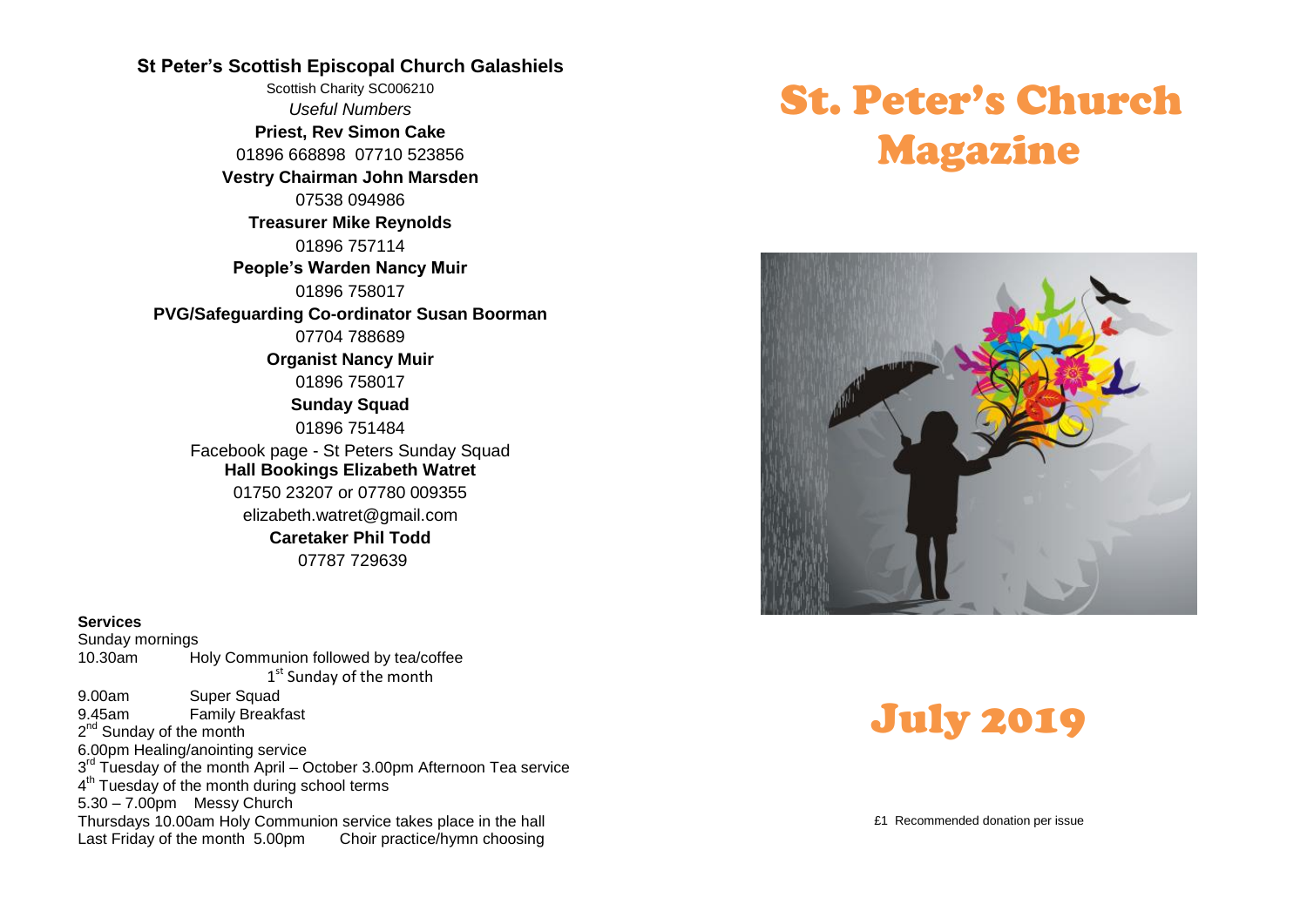#### **Ministry Leadership Team**

| Susan Boorman 07704 788689 |                          | Sheena Cossar 01896 751694   |  |
|----------------------------|--------------------------|------------------------------|--|
|                            | Karen Ellis 01896 757429 |                              |  |
|                            | Nancy Muir 01896 758017  | Monica Reynolds 01896 757114 |  |

#### **Church Diary July**

| Mon 1 <sup>st</sup> 6.30pm Bottle top sort |                                    |  |
|--------------------------------------------|------------------------------------|--|
| Thurs 4 <sup>th</sup>                      | 10.00 am Communion service         |  |
| Sun 7 <sup>th</sup>                        | 9.00am Super Squad                 |  |
|                                            | 9.45am Family breakfast            |  |
|                                            | 10.30am Holy Communion             |  |
| Wed 10 <sup>th</sup>                       | House group @ Sheena's             |  |
| Sun 14 <sup>th</sup>                       | 10.30am Holy Communion             |  |
|                                            | 6.00pm Healing service,            |  |
| Mon 15 <sup>th</sup>                       | 6.30pm Bottletop Sort              |  |
| Tues 16 <sup>th</sup>                      | 3.00pm Afternoon Tea service       |  |
| Thurs 18 <sup>th</sup>                     | 10am Communion                     |  |
| Sat 20 <sup>th</sup> 2.00pm Strawberry Tea |                                    |  |
| Sun $21st$                                 | 10.30am Sea Sunday, Holy Communion |  |
| Tues 23rd                                  | 7.30pm MLT meeting @ Sheena's      |  |
| Thurs 25 <sup>th</sup>                     | 10.00am Communion                  |  |
| Sun 28 <sup>th</sup>                       | 10.30am Holy Communion             |  |

Ooooooooooooooooooooooooooooooooooooooooooooooooooooooooooo

## Mon Tue Wed Thr Fri Sat Sur 12 13 14 15 16 17 18 19 20 21 22 23 24 25 26 27 28 29 30

#### *2020 church calendar*

John Maltman would like you to send photos of St Peter's church year – events, seasons, folk - to be made into a calendar for next year.

It will be a fundraiser so remember to order some as gifts for your family and friends.

It will need to be printed professionally in October so start taking those photos NOW!

If there are people in the pictures make sure you have permission to put them in the public domain – Messy Church etc.

Contact John on 07551 357580 for information.



**The Cross above the memorial garden is to be refurbished and the garden brightened up with new plants and the thought is that a new bench for folk who want to sit quietly and remember their families would be situated nearby.**

#### **Borders Area Council report from 28th May 2019.**

Ian Skinner gave an interesting talk about Eco-congregation which is ecumenical, worldwide and has 450 registered Eco-congregations in the UK. There are 14 churches in the Borders but only 2 Episcopal ones. There are benefits of being part of this group, which involves the whole congregation, as they become part of a network and can learn from one another. It can provide worship material for e.g. Creationtide, practical conservation help, details of how to save energy and help communities link together.

#### Feedback from around the Borders

- Chris Jones has been installed at Duns and Eyemouth now referred to as the Berwickshire Churches and Coldstream will join them later this year when Jeffrey retires.

- Andrew Cooper is back at work starting from Pentecost Sunday.

- St Cuthbert's Hawick has an open church event every day from 9 till 4pm and provide tea and chat for people.

- St Andrew's Kelso has renovated the garden room and celebrations for their 150th anniversary are being planned.

- St Mary's Coldstream arranged events for Thy Kingdom Come and together with Duns and Eyemouth are doing a 24 hour prayer session.

- Christ Church Duns will be having a 3 month settling in period for Chris to work out service rotas etc.

- St John's Selkirk is progressing with the church re-ordering, organ and asbestos has been removed and a just giving page has been set up. Pop up shop organised to pray during Thy Kingdom Come. Lendwithcare.com is continuing, this is where they lend £15 to a person to set up a business and then the person pays the loan back once set up.

- Holy Trinity Melrose had a month of music when ch went well. Their church is open all day which is not an insurance issue and even song has grown in numbers.

- St Ebb's Eyemouth is taking bookings for the newly created church facility. Had to pay VAT on vestry extension which was unexpected but new build didn't need to pay VAT.

BAC has decided to contact the diocesan office to request that we are now called the Diocese of Edinburgh, Lothians and Borders. Proposal to go to next Synod meeting in October.

Karen Ellis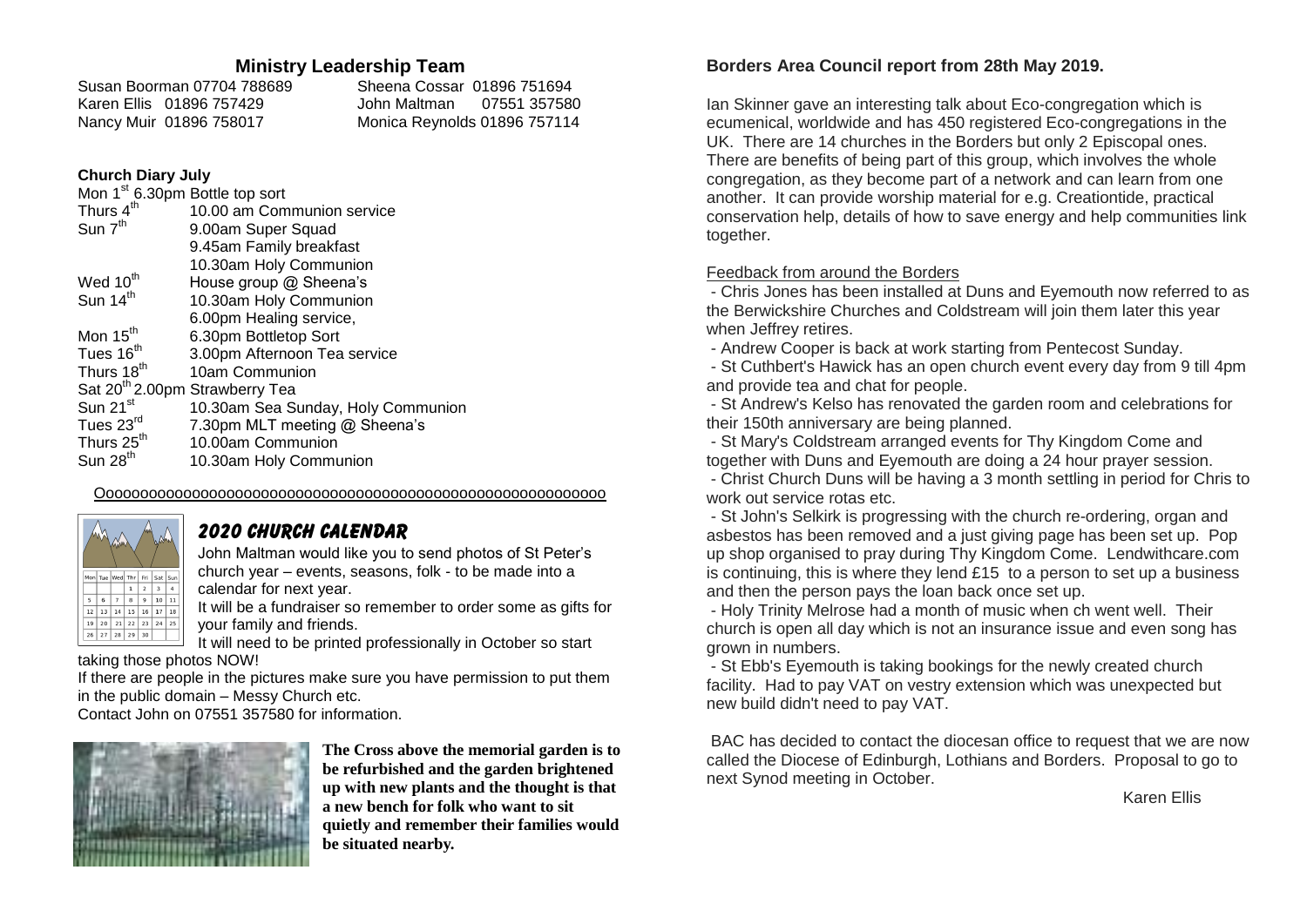#### **Vestry Meeting Summary for Magazine**

The Vestry met in June and welcomed Freya McLeman to its meetings to bring a youthful perspective. We heard about progress on roof repairs to the church and the installation of automatic lights in the church toilets. We authorised work to repair the driveway and upper car park, and discussed the recommendations in a Home Energy Scotland report on heating the Rectory. We agreed to follow the Church of England standard charges for weddings and funerals.

We agreed how we would go about responding to Simon's challenge to prepare a Mission Plan. We talked about the importance of making our services easily accessible to newcomers and recognised the importance of consulting with people before making changes to our liturgies.

Finally we recognised the importance of prayer. A group is now coming together to pray regularly for the A7 Centre of Mission. Do join with them in praying for our church and our sister churches on the A7.

#### **"Mission Plan" – notes from Vestry**

Simon has encouraged the church to prepare a Mission Plan. What's that you may ask! A Mission plan is a statement of the vision or dream that God is giving us for the future life and work of our church family and an outline of the actions we are inspired to take in order to advance towards that vision. It will give us something forward looking to unite behind as a church and help us to focus our efforts. Everyone in the church has a role to play in this – God speaks to all of us! As Al Christie said in his recent sermon – all we have to do is listen to God to hear our part.

Starting in late August, after the summer holidays, members of the Vestry and MLT will be leading the church in a process to form a Mission Plan. We'll find ways of hearing from everyone. In the meantime it's not too early to start praying that God will give us a clear vision for the future life and work of our church family.

John Marsden, Vestry Chairpersn

### **Al's Talk 16th June 2019**

The well known comedian, Billy Connolly suggests that a true sign of growing old is that you start to watch natural history programmes and you watch a lot of the U.K. gold channel on T.V. In that case I am definitely old!! When my grandson, Fletcher comes to our house for tea and gets to watch the cartoons it is time for me to retreat and watch my favourite "Last of the summer wine"

Whilst watching it the other day, the much henpecked Barry was asked to take a retired Vicar out for the day. He was horrified. What do you do with a retired Vicar? What do you say to him? You'll think of something was the reply from Mother in law, played by Thora Hird. Oh yea says Barry "I see that Paul fairly gave it to the Corrinthians" Now that throw away line may have meant nothing to many people, but it fairly made me smile. You see I have had trouble with Paul most of my church going life and it seems that he always seems to be giving it to somebody. In today's reading he is fairly mild by his standards but a couple of verses later he is back at his best " it was while we were sinners that God died for us" We were God's enemies Recently Mary and I took Fletcher to the cinema to see Pikachu the detective. Pikachu is a Pokemon and those of you who don't know what a Pokemon is believe me you do not want to know. We could follow the plot but did not know or were able to work out who most of the characters were. Fletcher knew them all. When we asked him at the end what he thought of the film his one word answer was epic. As for Mary and me, it went right over our heads.

It's a bit like that with Paul Most of it goes right over my head. I have often sat before the service and read over that days readings and found that I could not make head nor tail of the epistle. On occasions , dating back to David Smith's time, I have asked the Rector to explain what it was all about. Each time the answer was to go back to the time of writing and try to understand that it was Paul's way of getting the message over to as many people as possible.I suppose that in those days communication was far from easy and I also understand that to be blunt with the message was the way to get it through to the people of that time but how things have changed.

When I first started my teaching career I found that the best way to get the message that I was a Christian and a regular church goer was the exact opposite from Paul. My experience was that today's young people do not like religion in any form thrust down their throats and that the best approach was low key. I had a photo of me in my server's robes up in a prominent place in my office right next to the photo of my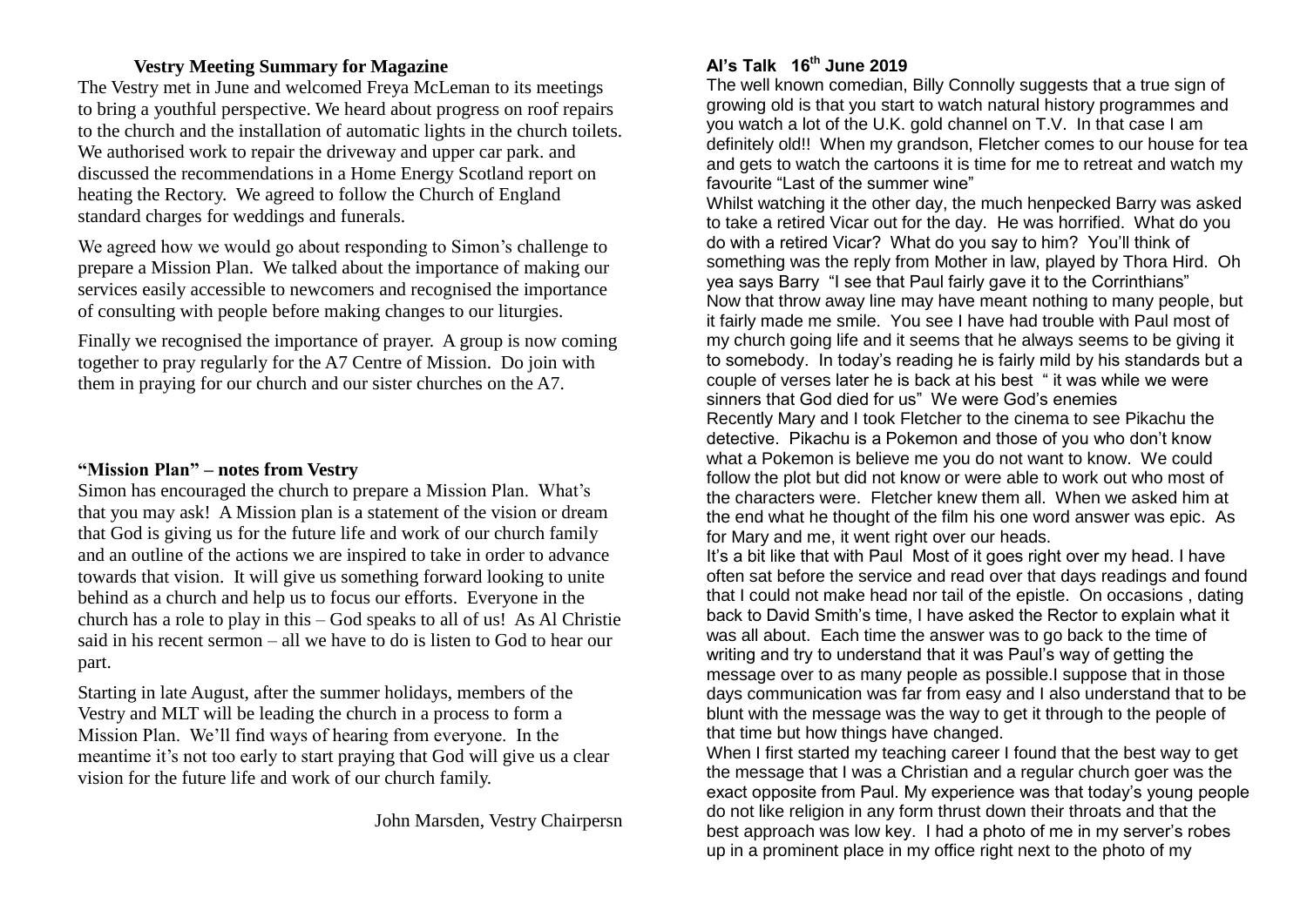Scotland under 19 team. The simple message was I am proud to be coach of a Scotland team and I am also proud to be a member of St Peter's church. If I was ever asked about my Christianity, I was open and was prepared to talk about it, but in a casual way so that it was a normal thing to be a Christian; it was an important part of my life but not an all consuming one. I am pleased to say that a number of parents thanked me over the years for making it cool to be a member of a church and said it made it so much easier for their children to be open about their faith.

However, when I became Depute Head, I very quickly realised that the one big way of getting the Christian message through to a large number of pupils that is via the School religious assembly was failing badly. And the reason it was failing badly was that the local ministers, who took the assemblies,though very well intentioned, were almost like a version of Paul in their approach and it was not working. As Head of junior school there was a simple fix, I took the assemblies myself, but the Heads of middle and upper school were not interested, so we were stuck.

We had a group of young people from the Berwickshire Christian Youth trust came into school every Friday to help with the Christian Fellowship group and one Friday they knocked on my office door. They were blunt. "The kids who come to us on a Friday tell me that middle and upper school assemblies are not working" I was equally blunt with my response. "They are not and because you have taken the time to come and see me I presume that you have an idea to improve them." "We do. We will take them was their response."

After a lot of politicking and persuasion on my part they started next session taking all of the assemblies, mine included and they were brilliant. They used all of the modern technology available to them, power point, video and D.V.D. They had the pupils in the palm of their hands and instead of attending assemblies to make sure there was discipline, I went to enjoy them. And just when I thought that things could not possibly get better - it did.

They suggested that they bring a group of young people up from London to work with our pupils for a week. Not only that but they would finance it as well. The young people in question played in a band and would be happy to go into Social Education classes and Religious Education classes to help out. In addition they would give a concert every lunch time and would mix with the pupils after the concert and answer any questions they had. Finally, they would give a big concert on the Thursday evening to which parents and pupils were invited.

taken and we shouldn't let down future generations in this climate change emergency.

Three motions were carried regarding inter-church relationships - to adopt the statement of the SEC Ecumenical Policy, to affirm the Common calling process and the renewal of the Episcopal, Methodist and United Reform (EMU) agreement. It was discussed that we should accept that each has different traditions and theology and that together we can carry out God's business with mission at the heart of this.

We were very privileged to hear Imam Sayed Ali Abbas Razawi, Director-General and Chief Imam of the Scottish Ahlul Bayt Society. I would recommend you listen to his address which can be found on the [Scotland.anglican.org](http://scotland.anglican.org/) website or just put his name into Google. One thing that stood out for me in this address was that there is a lot of misinformation in social media about Islam and Christianity. Dialogue is important and face to face conversation is important to avoid mis-communication.

Safeguarding was given additional time for a more in depth discussion and the need for training was raised. A quarterly written report from the Safeguarding Officer should be submitted to Vestry, even if there is nothing happening. A cultural change is needed to include safeguarding as it isn't just a tick box exercise.

The budget for the General Synod was agreed and there will be no increase in dioceses' quota for 2019/2020.

Other issues included reviewing the process of electing a bishop, genome editing and its challenges, benefits for Stipendiary Clergy and presentations from the Provincial Youth Committee.

An action packed and interesting three days and this is only a brief look at some of the issues and topics. As always, these are my notes and interpretation of the meeting.

Karen Ellis, BAC General Synod Rep.

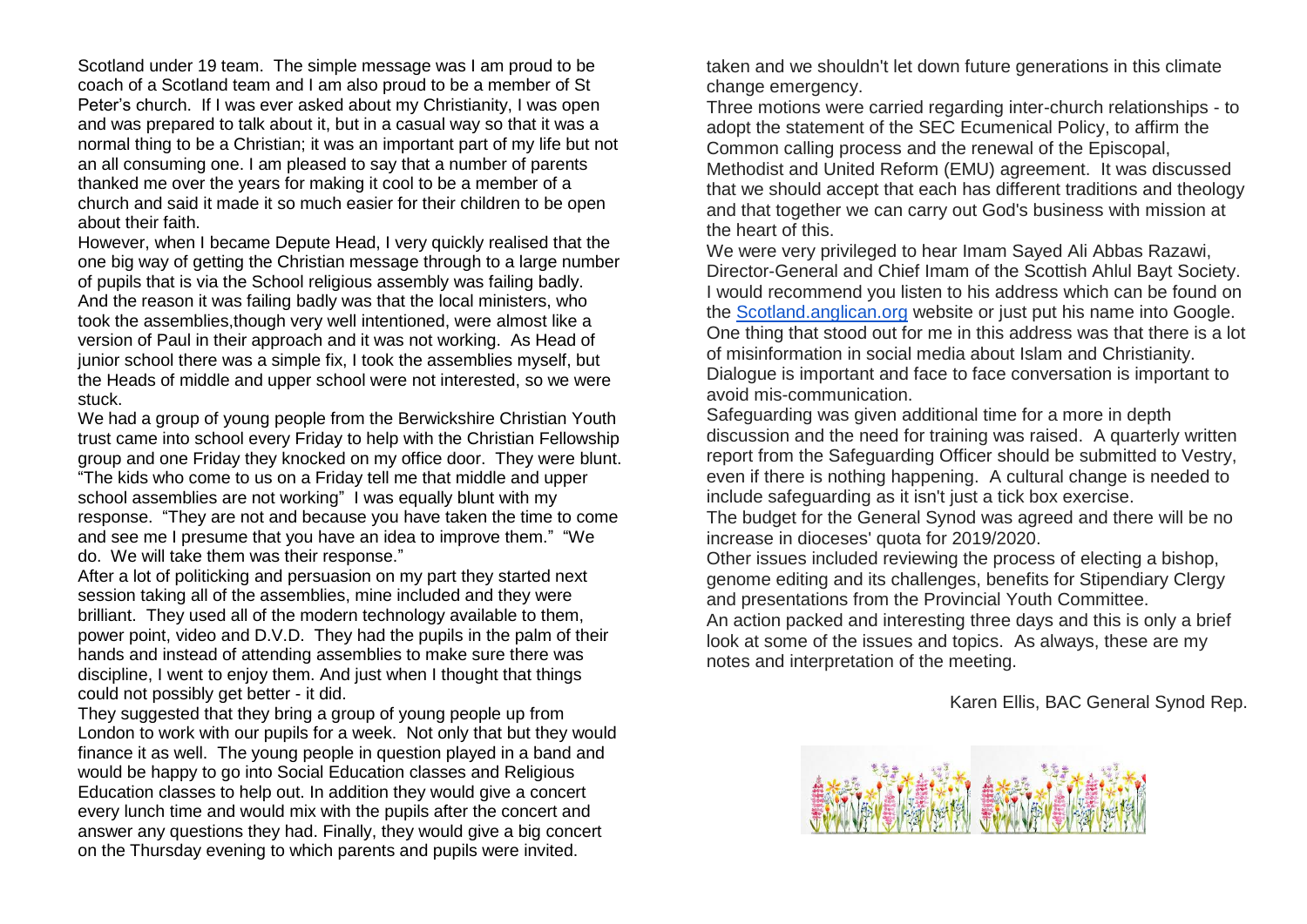#### **GENERAL SYNOD REPORT**

General Synod took place in Edinburgh on 6th, 7th and 8th June. As usual it was a packed agenda with many items over running. Many motions were discussed and passed and here are just some of the items.

A motion had been proposed which would revise the Ethical Investment Policy. There was a switch from direct equity investments into multi asset pooled fund in 2018. However it was recognised that a move away from direct investments would mean the current policy of excluding certain categories of investments on ethical grounds would be rendered unworkable given that it doesn't apply to pooled funds. The investment committee carried out a consultation to find out the extent to which members of the church valued having an ethical investment policy compared to an investment-driven policy.

The committee concluded that, while there was an expected division of opinion between the two approaches, there was marginally more support to retain ethical investment than to allow investment wholly into pooled funds with no ethical screening.

It was proposed to update the ethical investment policy to reflect the use of pooled funds in a manner not inconsistent with the current ethical screening objectives. There was to be some restrictions so that no direct investment would be made in companies whose main business was in armaments, gambling, tobacco, pornography or thermal coal and tar sands. Many companies will be involved to some extent in businesses within the restricted categories. It was therefore deemed inappropriate where in excess of 15% (10% for thermal coal and tar sands) of a company's revenue is derived from businesses in the restricted categories.

A counter motion was proposed which proposed that the ethical investment policy be updated to disinvest fully from fossil fuels and to extend the list of restricted categories for direct investment and pooled funds.

General Synod voted against the original proposed motion and voted for the counter motion. An Ethical Investment Advisory group will be formed to develop a strategy to enable the SEC to completely disinvest from unethical sources of revenue.

This was a major decision to take as there are risks that funds could be lost however the majority of delegates felt that a stand had to be

Was it successful? On the Monday about 30 pupils went to the concert at lunchtime. On Thursday evening we had well over 200 people in the hall. I say well over 200 because I was scared to count as the bleacher seats were full and some of the younger pupils were sitting on the floor at the front. If the janny had come in he would have had a fit!! And what about the classroom visits? Well the bush telegraph system was quickly in operation around the staffroom. The Head of P.E. a personal friend of mine was in my office first thing on Tuesday morning. Al, you didn't tell me that one of the young lads in the band was on Tottenham Hotspur's books and that one of the young lasses is a county netball player. How come they are not coming to my dept. They will be now was my response. By the end of the week they were even in Maths classes!!

To say that their visit left me buzzing was an understatement. I was in church on Sunday and before the service was reading Paul and as usual trying to make some sense of it when I had a lightbulb moment. In my life I have not had too many of these but this certainly was one. What I had been sent in the form of the young people from the Berwickshire Christian Youth Trust were in fact modern day Pauls. And boy did they surely give it to the young people in Berwickshire!! I can guarantee that most of the pupils some 15 years on will remember their assemblies and nearly all of them will have been touched in some way or another by the group from London. Same message as Paul – just a different way of putting it over.

Now, I am told that every sermon should have three points. But I am a former P.E. teacher and when you give a pupil three coaching points by the time you reach the third they will have forgotten the first two, so I have only one point to make and it is this

I believe that there is a bit of Paul in every one of us, in that the desire to get the Christian message over is within us. But it is all about how we do it. How do we get the Christian message out there? Just over a week ago I was asked to play golf for the Church of England against the Church of Scotland. Imagine me playing for England against Scotland, what would my mother have said? In the afternoon singles I played against David Gemmill, the minister in the church in Ayr. The match was fiercely competitive but played in a great spirit. On the way round we talked at length about the church and how it was leaking members. He produced a remarkable statistic and informed me that only 3% of school children in Scotland are regular church goers